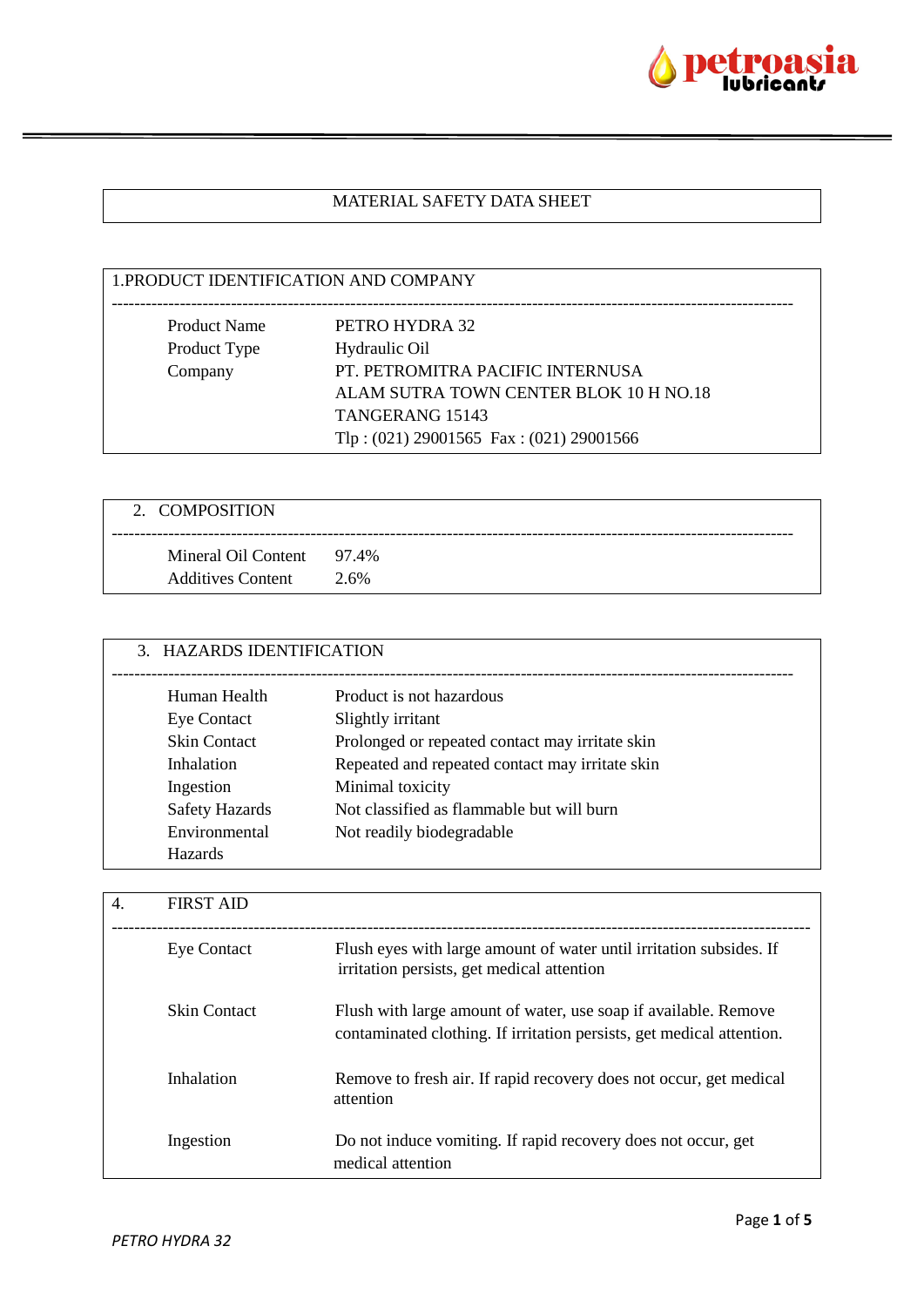

| 5. | <b>FIRE SAFETY</b>       |                                                                                                                                                                                                                  |
|----|--------------------------|------------------------------------------------------------------------------------------------------------------------------------------------------------------------------------------------------------------|
|    | <b>Flash Point</b>       | $>170^{\circ}C$                                                                                                                                                                                                  |
|    | <b>Flammable Limits</b>  | LEL $1.0$                                                                                                                                                                                                        |
|    |                          | <b>UEL 6.0</b>                                                                                                                                                                                                   |
|    | <b>Autoignition Temp</b> | $>220$ °C                                                                                                                                                                                                        |
|    | Specific Hazards         | Not classified as flammable but will burn. Hazardous combustion<br>product may include carbon monoxide, oxides of sulphur, and<br>unidentified organic and inorganic compounds                                   |
|    | Fire Fighting            | Use dry chemical, foam or carbon dioxide to extinguish fire. Water<br>may cause splattering or frothing. Use water to cool and protect fire-<br>exposed material. Wear protective equipment during fire fighting |

#### 6. ACCIDENTAL RELEASE MEASURES

--------------------------------------------------------------------------------------------------------------------------- Clean-up Procedures Stop the source of leak or realease and contain spill if possible. Cover spill with generous amount of inert absorbent material such as sand of earth Sweep up and remove to suitable,clearly marked containers for disposal in accordance with local regulations. Scrub contaminated area with detergent and water. Pick up liquid with additional absorbent material and dispose as above. Wear proper protective equipment during clean-up

| 7. | HANDLING AND STORAGE |                                                                                                                                                                                        |
|----|----------------------|----------------------------------------------------------------------------------------------------------------------------------------------------------------------------------------|
|    | Handling             | Handling temperatures should not exceed 70°C. Wear proper safety<br>protective equipment. Wash hands thoroughly after handling. Water<br>contamination and spillage should be avoided. |
|    | Storage              | Storage temperatures should be maintained between 0 to 50°C.<br>toxic fumes may be evolved from decomposition of<br>Odorous and<br>product if stored above the safe temperature.       |

| 8. |                        | EXPOSURE CONTROL/PERSONAL PROTECTION                                                                                                 |
|----|------------------------|--------------------------------------------------------------------------------------------------------------------------------------|
|    | <b>Exposure Limits</b> | Threshold Limit Values for oil mist is recommended to be controlled<br>at 5 mg/m <sup>3</sup> or lower for exposure of 8 hours daily |
|    | Ventilation            | Use exhaust ventilation to keep below exposure limits                                                                                |
|    | <b>Eye Protection</b>  | Wear safety glasses or face shields if splashing is likely to occur                                                                  |
|    | <b>Skin Protection</b> | Avoid repeated and prolonged contact with product. Use oil resistant<br>gloves                                                       |
|    | Respiratory            | Not normally required unless in confined                                                                                             |
|    | Protection             |                                                                                                                                      |
|    | <b>Body Protection</b> | Use proper protection equipment to avoid contact. Wear PVC apron i<br>if splashes are likely to occur                                |

.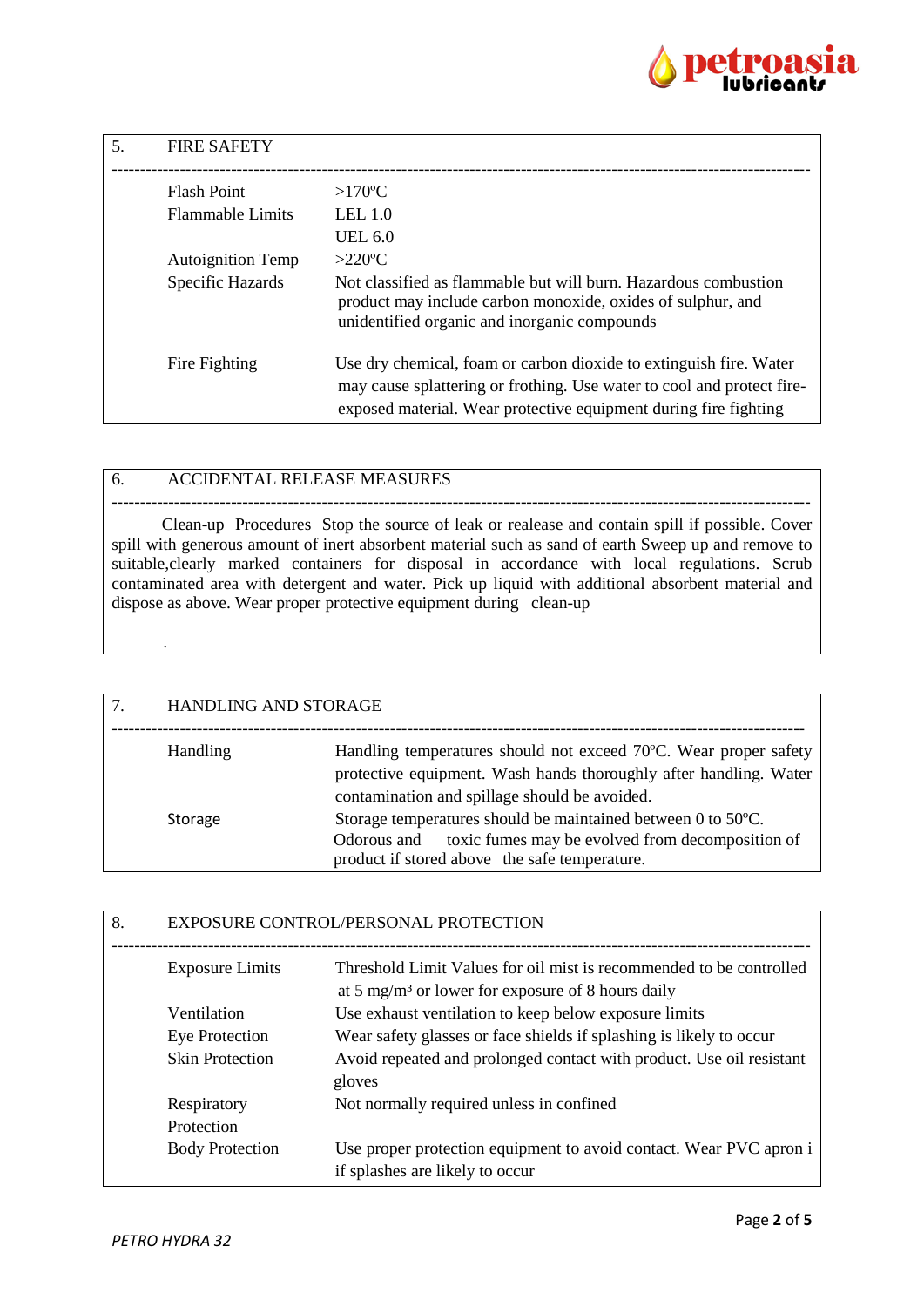

| 9. | PHYSICAL AND CHEMICAL PROPERTIES |                                               |  |
|----|----------------------------------|-----------------------------------------------|--|
|    | <b>Physical State</b>            | Liquid                                        |  |
|    | Colour                           | Clear & Bright                                |  |
|    | Odour                            | Characteristic mineral oil                    |  |
|    | Vapour Pressure                  | $< 0.5$ Pa at 20 °C                           |  |
|    | Density                          | 0.8835 g/cm <sup>3</sup> at 15 <sup>o</sup> C |  |
|    | Kinematic Viscosity @ 40°C       | 150 cSt                                       |  |
|    | Kinematic Viscosity @ 100°C      | 14,75 cSt                                     |  |
|    | Pour Point                       | $>15^{\circ}C$                                |  |
|    | <b>Flash Point</b>               | $>200$ °C                                     |  |
|    | pH of undiluted product          | Not available                                 |  |
|    | Auto-ignition temperature        | $>220$ °C                                     |  |
|    | Solubility in water              | Negligible                                    |  |

| 10. | STABILITY AND REACTIVITY |                                                                                 |
|-----|--------------------------|---------------------------------------------------------------------------------|
|     | Stability                | Product is stable under normal use conditions                                   |
|     | <b>Thermal</b>           | Carbon monoxide, carbon dioxide, oxides of sulphur and nitrogen                 |
|     | Decomposition            | organic and inorganic compound may evolve when subject to heat or<br>combustion |
|     | Hazardous                | Will not occur undeer normal conditions                                         |
|     | Polymerisation           |                                                                                 |
|     | Incompatible             | Strong oxidizing agents. Strong acids                                           |
|     | Materials                |                                                                                 |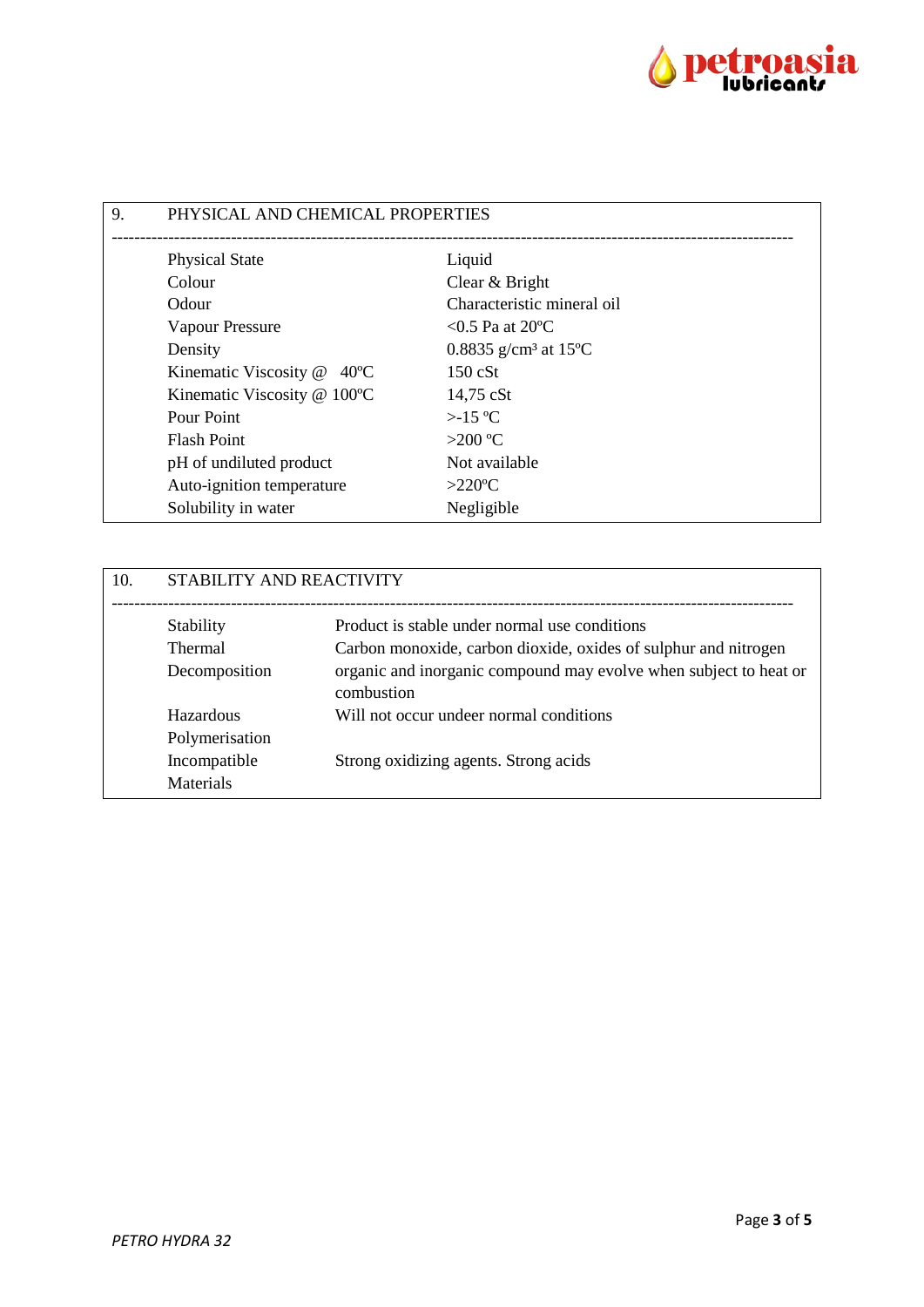

## 11. TOXICOLOGICAL INFORMATION

| <b>Basis</b>                    | No toxicological data is available for this product. Information is<br>provided based on the addtives, other components and base stock<br>used |
|---------------------------------|------------------------------------------------------------------------------------------------------------------------------------------------|
| <b>Acute Exposure</b><br>- Oral | LD 50 expected to be above 2000 mg/kg.                                                                                                         |
| <b>Acute Exposure</b><br>- Skin | LD 50 expected to be above 2000 mg/kg.                                                                                                         |
| Inhaltion                       | Repeated or prolonged exposure to oil mists may cause irritation                                                                               |
| Eye Irritation                  | Slight irritant                                                                                                                                |
| <b>Skin Irritation</b>          | Not a skin irritant unless repeated or prolonged contact                                                                                       |
| Respiratory                     | Slight irritant                                                                                                                                |
| Irritation                      |                                                                                                                                                |
| Carcinogenicity                 | No data to suggest that product is carcinogenic                                                                                                |
| Mutagenicity                    | No data to suggest that product is mutagenic                                                                                                   |
| Other Information               | Brief contact with used oil is not expected to have serious effect in                                                                          |
|                                 | humans if he oil is removed thoroughly by washing with soap and<br>water                                                                       |
|                                 | Used engine oils may contain harmful impurities that have                                                                                      |
|                                 | accumulate during use. The concentration of such impurities will                                                                               |
|                                 | depend on use and they present risks to health and the environment                                                                             |
|                                 | on disposal. All used oils<br>should be handled with caution and skin<br>contact should be avoided                                             |

| 12. | <b>ECOLOGICAL INFORMATION</b>         |                                                                                                                                                                                                      |
|-----|---------------------------------------|------------------------------------------------------------------------------------------------------------------------------------------------------------------------------------------------------|
|     | <b>Basis</b>                          | No ecological data is available for this product. Information is<br>provided base on the additives, other components and base stock<br>used.                                                         |
|     | Mobility                              | Liquid under most environmental conditions. Floats on water. It is<br>absorbeb by soil and will not be mobile                                                                                        |
|     | Persistance/                          | Not readily biodegradable. Major constituents are expected to be<br>inherently Degradability be inherently biodegradable, but the product<br>contains components that may persist in the environment |
|     | <b>Bioaccumulation</b><br>Ecotoxicity | Has the potential to bioaccumulate<br>Poor soluble mixture. Practically non-toxic to aquatic organisms.<br>May caused physical fouling of aquatic organisms                                          |